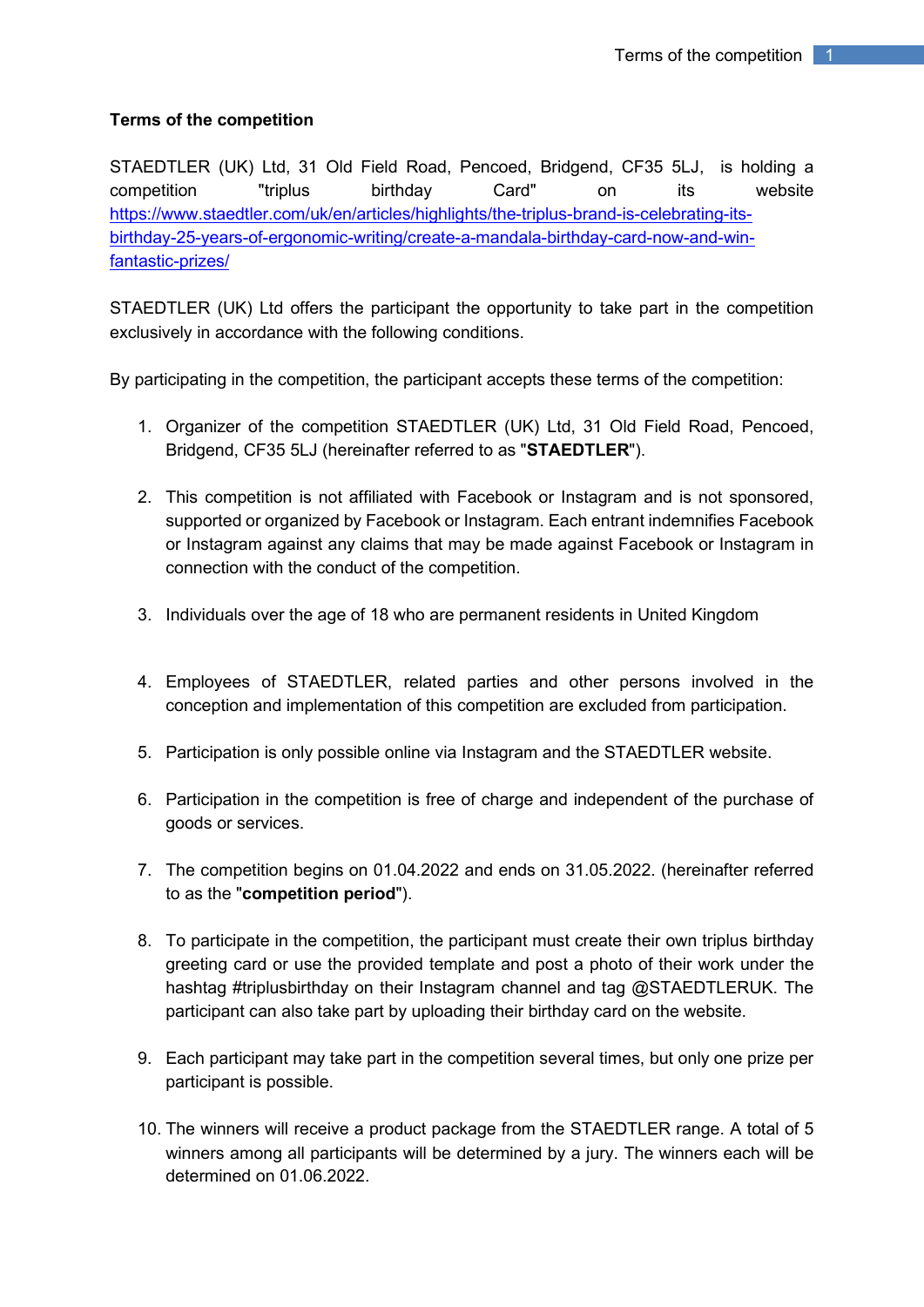- 11. Winnings are not negotiable, exchangeable or transferable. STAEDTLER is entitled to replace a prize with another equivalent prize. A complete or only pro rata cash payment of the prizes or a possible substitute prize is excluded. No claims to prizes may be transferred.
- 12. Each picture of a participant must be related to the content of the competition, may not be offensive or criminally relevant or in any other way violate applicable law as well as the property rights or personal rights of third parties.
- 13. STAEDTLER reserves the right to exclude from participation and delete images that violate the aforementioned requirements. The participant hereby indemnifies STAEDTLER against all claims asserted against STAEDTLER by third parties due to an infringement of their rights.
- 14. The participant confirms that their image is free from copyrights, ancillary copyrights or other rights of third parties.
- 15. By submitting their photo (see Section 8), the participant grants STAEDTLER the right to use the submitted picture in online and offline media for commercial purposes, to distribute it and to make it publicly accessible to third parties (e.g. in other social media channels) in any other way. For these purposes, STAEDTLER shall be permitted to edit the image and - if necessary – grant rights of use to third parties. This granting of rights shall be free of charge and shall not be subject to any restrictions in terms of space, content or time.
- 16. The winners will be named on the STAEDTLER UK Instagram channel and will receive information on how to claim the prize. If the winner has taken part via the website upload the information will be sent by e-mail. If a winner does not respond within 7 days of receiving their prize notification, their claim to the prize will forfeit. In this case, STAEDTLER is entitled to determine another winner among the participants. STAEDTLER assumes no liability if, for reasons for which STAEDTLER is not responsible, the prize notification is lost during electronic transmission and/or does not reach the winner.
- 17. The winners will receive their prize by post. STAEDTLER assumes no liability if, for reasons beyond STAEDTLER's control, the prize is lost when sent by post and/or does not reach the winner.
- 18. STAEDTLER is entitled to exclude participants from the competition without giving reasons who violate applicable law or these conditions of the competition, make false, misleading or fraudulent statements, make use of unfair aids and/or attempt to manipulate the result.
- 19. As far as personal data of participants (e.g. (account) name, e-mail address, address, user ID, profile picture) are collected, processed or used, these will be processed by STAEDTLER exclusively for the purpose of conducting the competition (Art. 6 para. 1 lit. B GDPR). They may be processed by STAEDTLER for the purpose of sending the